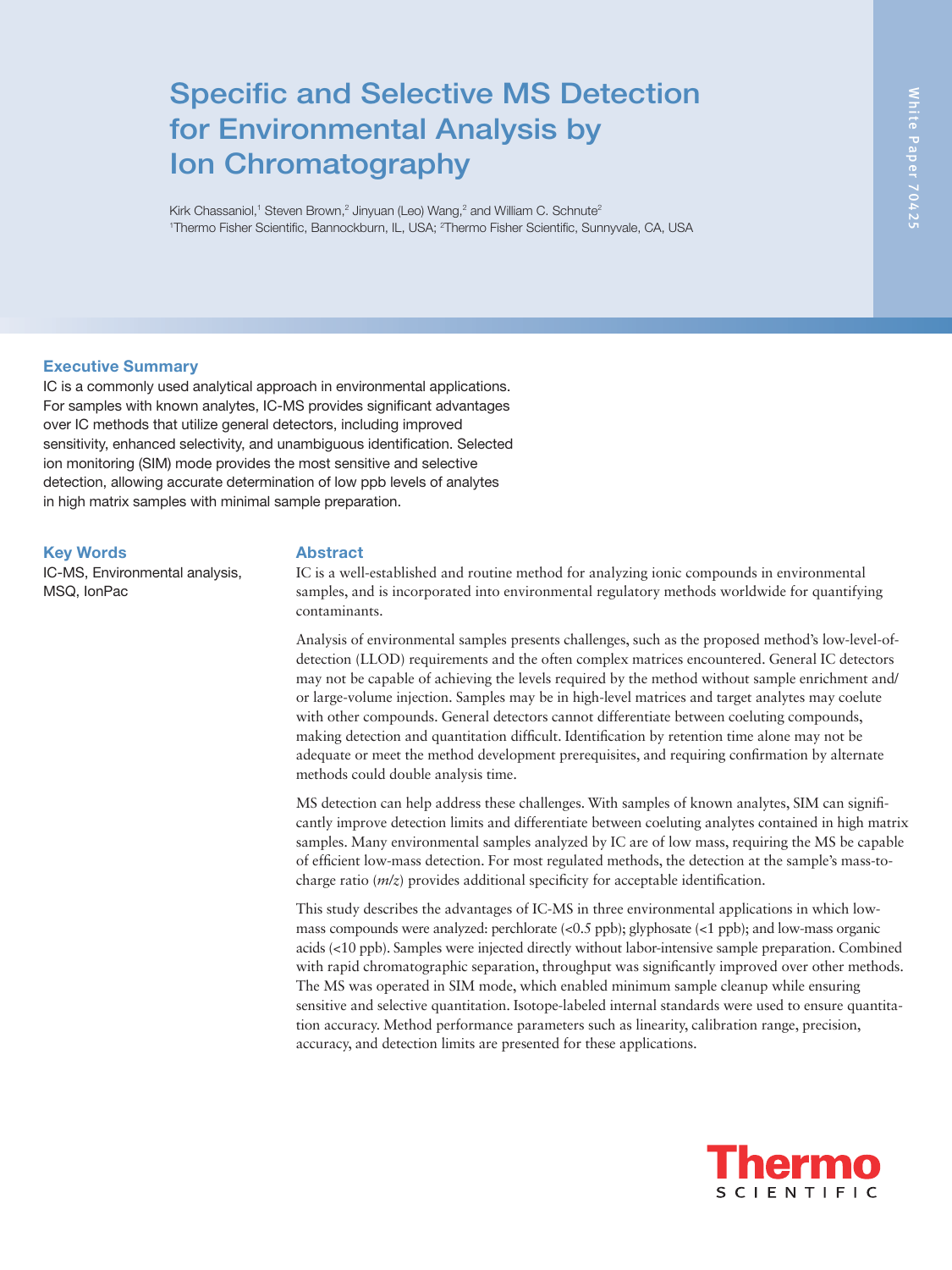#### 2 Applications Introduction

#### Perchlorate<sup>1</sup>

Perchlorate  $(CIO_4^-)$  has been used extensively as an oxidizer in rockets, munitions, and fireworks since the 1950s, and has been found to cause thyroid dysfunction in humans. The California Department of Health Services first reported the determination of perchlorate in drinking water in 1997. The U.S. EPA has stated that defense facilities from Los Angeles to Cape Cod have discharged large amounts of perchlorate onto the ground, contaminating groundwater in many of these sites. In 2001, it was reported that perchlorate was migrating into groundwater in California from a landfill site for civilian and military explosives. In 2002, the U.S. EPA recommended a maximum contaminant level (MCL) for perchlorate of 1 ppb in drinking water. Some states have set their own limits ranging from 4 to 18 ppb. For example, California's current action level is 6 ppb.

#### Glyphosate<sup>2</sup>

Glyphosate (*N*-[phosphonomethyl] glycine) is a nonselective herbicide which inhibits the shikimic acid pathway in plants. Glyphosate is the most commonly used agricultural pesticide and second most used pesticide around homes and gardens. It is used to control woody and herbaceous weeds in forestry, both cropped and noncropped sites. Although the bacteria in soil break down glyphosate into aminomethyl phosphonic acid (AMPA), wastewater discharge samples and drinking water samples in United States and Europe have tested positive for glyphosate. Studies have raised global health and environmental concerns about the usage of glyphosate. In 2006, the U.S. EPA set the MCL for glyphosate at 0.7 mg/L. Long-term exposure to glyphosate at levels above the MCL may cause kidney damage and reproductive defects in human biological systems.

#### Low-Molecular-Weight Organic Acids<sup>3</sup>

Organic acids are present in many media and play various crucial roles. Low-molecular-mass organic acids (LMMOAs) have been researched extensively in areas such as:

- Ecosystems and environmental science, as these acids act as key components in mechanisms that some plants use to cope with environmental stress and fertilizer release
- Biotechnology, to better understand and optimize fermentation processes
- Biomedical research

Recently, LMMOAs were found to have inhibitory effects on the bioconversion efficiencies of lignocelluloses to ethanol. Among the analytical techniques for determination of LMMOAs, chromatographic methods with various modes of detection provide the most thorough information to profile and monitor LMMOAs.



Figure 1. Linear calibration of perchlorate spiked into 1000 CCS matrix using neg ESI/MS and internal standard (Cl<sup>18</sup>O<sub>4</sub>).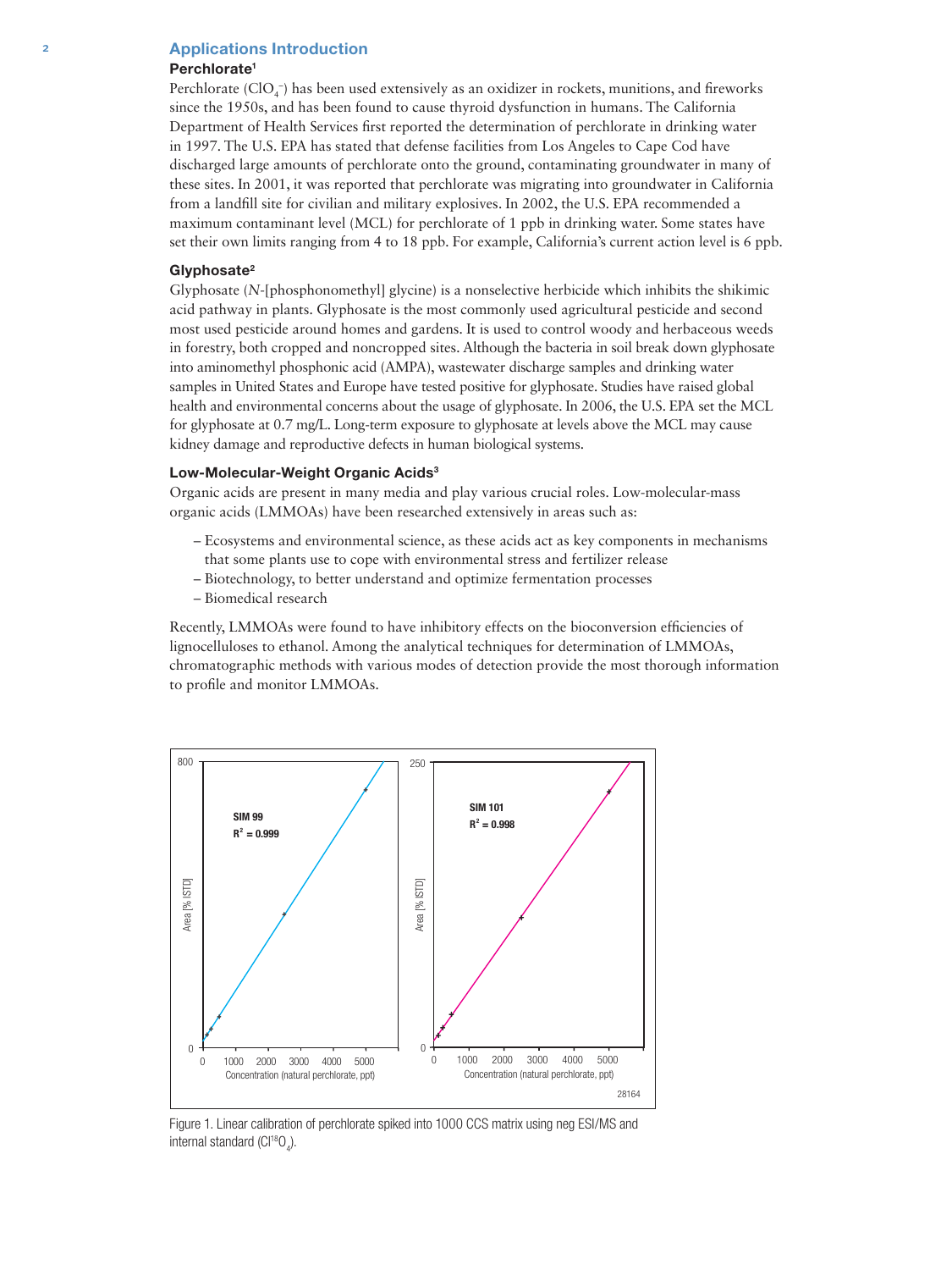# Low-Level Detection in Matrix—SIM

The MS can provide lower detection limits in high-ionic-strength matrices than suppressed conductivity detection.

#### **Perchlorate**

The selectivity of the single quad MS allows the quantification of perchlorate at *m/z* 99/101 in high-ionic-strength matrices at well below the California 6 ppb action level. Recoveries must be determined in the appropriate matrices.

Figure 1 shows the linear calibration curves for perchlorate in a matrix of 1000 mg/L each of chloride, carbonate, and sulfate (1000 CCS) at *m/z* 99 and *m/z* 101 over the range of 125–5000 ng/L using an internal standard method. The sodium chloride used to prepare the simulated matrix contributed a small perchlorate peak to the matrix, as seen by the elevated y-intercept. These data show that quantification can be performed at either *m/z* with good linearity and sensitivity.

#### **Glyphosate**

Using a single quadrupole MS in SIM mode configured with matrix diversion, the MS detects glyphosate and AMPA at *m/z* 168 and 110, respectively, well below the low ppb levels required by current U.S. EPA guidelines found in Method 547.

The minimum detection limit (MDL) in matrix was calculated by seven replicate injections of 5 ppb in a simulated matrix with high concentrations of chloride, carbonate, nitrate, and sulfate (250 ppm chloride and sulfate, 150 ppm sodium bicarbonate, 20 ppm nitrate). Using the equation MDL =  $t_{99\%}$  × S<sub>(n-1)</sub>, where *t* equals the Student's *t* test at 99% confidence intervals ( $t_{99\%}$ , [6] = 3.143) and S is the standard deviation, the MDLs for both compounds were calculated. For the twodimensional method, the estimated MDL for AMPA in matrix was 0.877 ppb, and the MDL for glyphosate was 0.542 ppb. The linearity of the standards was calculated from 0.75 to 100 ppb for AMPA, and 0.50 to 100 ppb for glyphosate (Figure 2).



Figure 2. AMPA was calibrated with a range of 0.75–100 ppb. The correlation coefficient (r) was calculated at 0.9999 (top trace). The calibration curve of glyphosate ranged from 0.50 to 100 ppb with an  $r = 0.9999$  (bottom trace).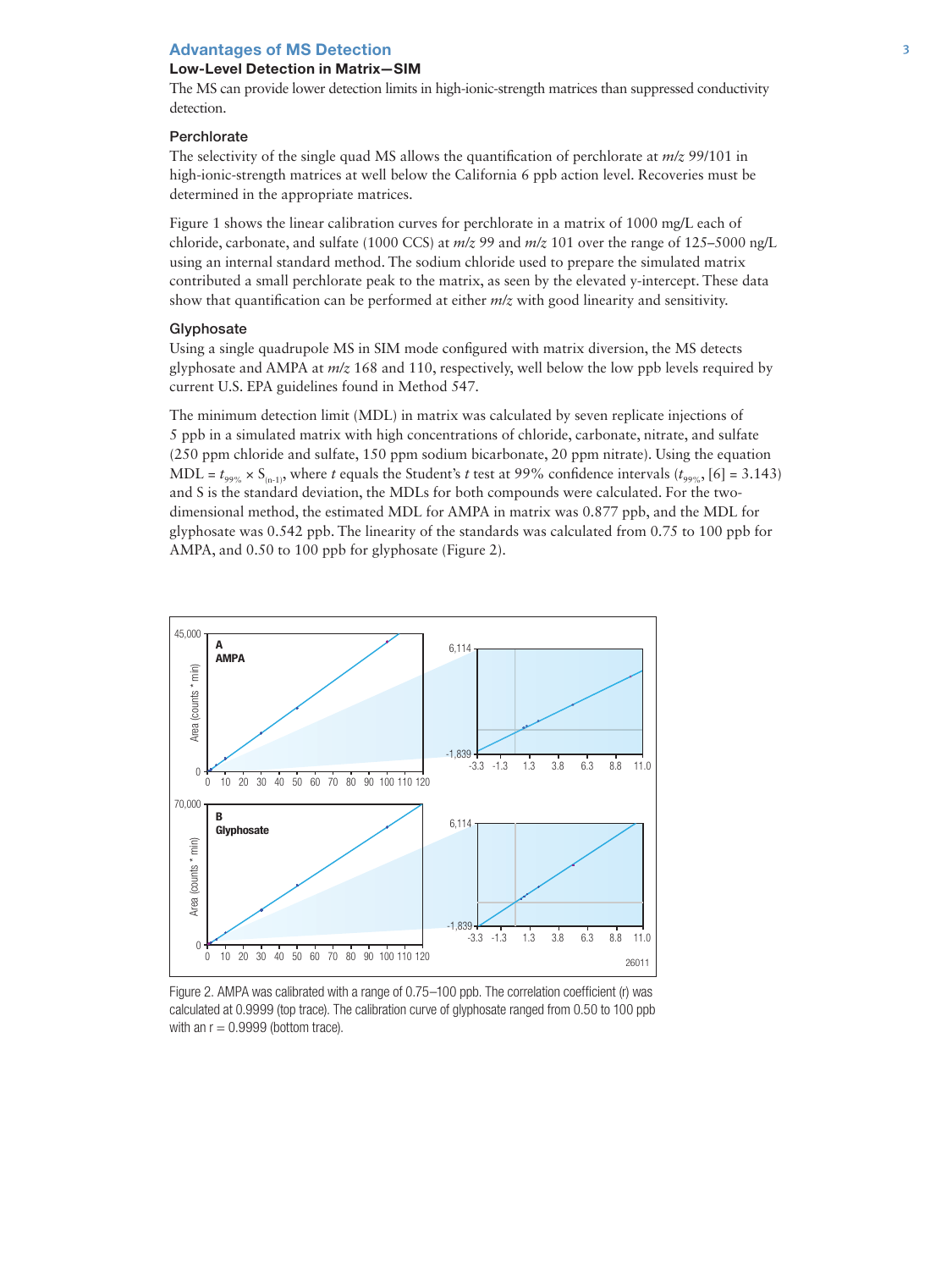# Internal Standards

Use of a stable-labeled internal standard (ISTD) is a well-accepted methodology for accurate, long-term quantification in chromatography-MS methods. Because the internal standard and analyte are chemically indistinguishable, the two species exhibit the same behavior in the analytical method and are affected in the same way by chemical and instrumental variations. The analyte and the internal standard coelute, and each has a unique SIM channel used in the MS for selective detection. A ratio of the response for the internal standard of known concentration and the analyte can give very accurate and sensitive quantification.

#### **Perchlorate**

In this method, *m/z* 99 or 101 is used to detect the indigenous perchlorate. Sodium perchlorate ISTD is enriched (>99.9%) with 18O, and the base mass peak of 107 *m/z* is used as the unique mass for the internal standard. Figure 3 shows low-level quantification using separate SIM channels for the analyte perchlorate and the internal standard. The recommended concentration of the ISTD in each standard and sample is 1 μg/L, as indicated in Figure 3.



Figure 3. Quantification of perchlorate with stable-labeled internal standard.

#### Low-Molecular-Mass Organic Acids Linearity

Calibration curves were generated from calibrators at 12 levels: 0, 1, 5, 10, 20, 50, 100, 200, 500, 1000, 2000, and 5000 ppb with three isotope-labeled internal standards (valerate-d<sub>9</sub>, glutarate-d<sub>6</sub>, citrate-d<sub>4</sub>) at 100 ppb for each level. Correlation coefficients (R<sup>2</sup>) greater than 0.99 were achieved for most analytes over three orders of magnitude, and details are listed in Table 1.

#### Precision and MDLs

Seven replicate injections of the level 5 calibrator (20 ppb) were performed, the result was used for precision (shown in Table 1 as %RSD), and MDLs were calculated based on the equation:  $MDL = t_{99\%} \times S_{(n-1)}$ . The MDL of formate and acetate was defined as the lowest injected amount to consistently give a signal-to-noise ratio (S/N) greater than 3 (S/N > 3).

#### Advantages of MS Detection

# Identification by Mass

The MS is a more selective detector than conductivity in that it monitors the *m/z* of the analyte. Mass and mass ratios, in conjunction with a compound's retention time, can help provide more confidence in its identity.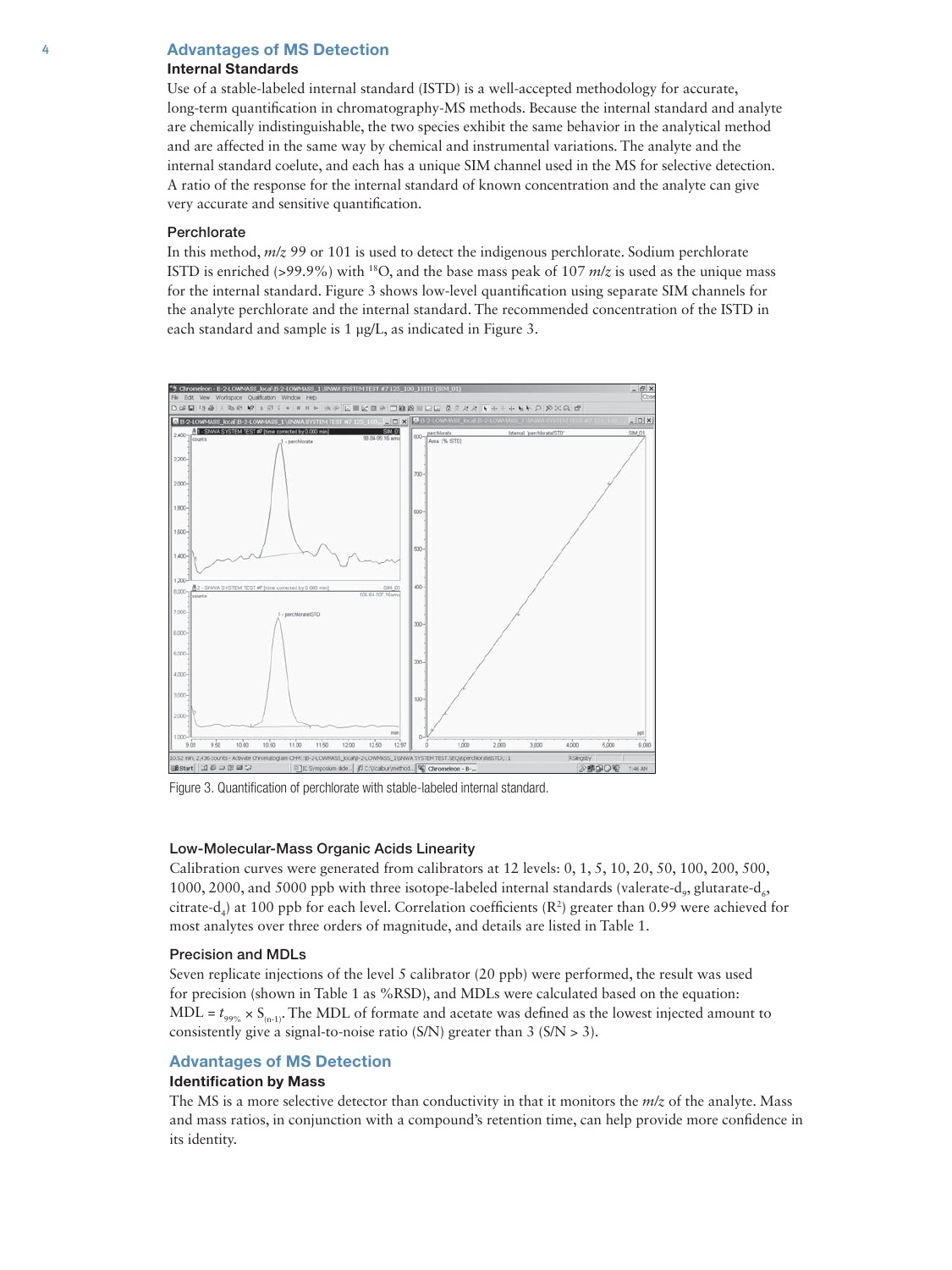# **Perchlorate** 5 5 5 5 5 6 7 7 7 8 7 7 7 7 8 7 7 7 7 8 7 7 7 7 8 7 7 7 8 7 7 7 7 8 7 7 7 7 8 7 7 7 7 8 7 7 7 7 7 8 7 7 7 7 8 7 7 7 8 7 7 8 7 7 8 7 7 8 7 7 8 7 7 8 7 7 8 7 7 8 7 7 8 7 7 8 7 7 8 7 7 8 7 7 8 7 7 8 7 8 7 7 8 7

The *m/z* ratio provides additional peak identification information for perchlorate by the presence of both  $m/z$  99 and 101 due to the relative isotopic abundance of <sup>35</sup>Cl and <sup>37</sup>Cl.

Figure 4 shows an expected result from the injection of 1000 CCS high salt matrix spiked with 125 ng/L perchlorate in an IC-MS system, including the use of matrix diversion and the internal standard. A comparison of the MS response between SIM 99 and SIM 101 results in a 3:1 ratio which is characteristic of a mono-chlorine containing compound. The presence of *m/z* 99 and 101 and their ratio are indicative that this compound is perchlorate. SIM 107 (*m/z* 107) is the  $(^{35}Cl^{18}O_4)$ <sup>-</sup> enriched stable-labeled isotope of perchlorate.

| Peak           | <b>Analyte</b>          | R.T.<br>(min) | <b>SIM</b><br>(m/z) | <b>Calibration Range</b> |            |                      | <b>MDL</b> |       |
|----------------|-------------------------|---------------|---------------------|--------------------------|------------|----------------------|------------|-------|
| No.            |                         |               |                     | <b>From/ppb</b>          | To/<br>ppb | R <sup>2</sup>       | (ng)       | %RSD  |
| 1              | quinate                 | 6.9           | 191.1               | $\mathbf{1}$             | 5000       | 0.997                | 0.062      | 3.92% |
| $\overline{2}$ | gluconate               | 7.7           | 195.1               | $\mathbf{1}$             | 5000       | 0.999                | 0.091      | 5.77% |
| 3              | lactate                 | 8.2           | 89.0                | 20                       | 5000       | $0.999$ <sup>a</sup> | 0.129      | 8.18% |
| $\overline{4}$ | 2-methyllactate         | 8.2           | 103.1               | 1                        | 5000       | 1.000 <sup>b</sup>   | 0.061      | 3.86% |
| 5              | acetate                 | 8.8           | 59.0                | 200                      | 5000       | 0.999                | 5.00       | N/A   |
| $\,6\,$        | glycolate               | 8.8           | 75.0                | 5                        | 5000       | $0.999$ <sup>a</sup> | 0.071      | 4.50% |
| $\overline{7}$ | propionate              | 10.2          | 73.0                | 5                        | 5000       | 0.999                | 0.065      | 4.15% |
| 8              | formate                 | 11.5          | 45.0                | 20                       | 5000       | 0.999                | 0.500      | N/A   |
| 9              | butyrate                | 12.2          | 87.0                | $\sqrt{5}$               | 5000       | $0.998$ <sup>a</sup> | 0.034      | 2.15% |
| 10             | 2-keto-D-gluconate      | 12.2          | 193.0               | $\mathbf{1}$             | 5000       | 0.994                | 0.102      | 6.48% |
| 11             | 2-hydroxyvalerate       | 12.5          | 117.1               | $\mathbf{1}$             | 5000       | 0.999 <sup>b</sup>   | 0.050      | 3.20% |
| 12             | pyruvate                | 12.9          | 87.0                | $\mathbf{1}$             | 5000       | $0.999^{b}$          | 0.056      | 3.58% |
| 13             | isovalerate             | 13.1          | 101.1               | 5                        | 1000       | 0.997                | 0.063      | 7.16% |
| 14             | valerate                | 14.3          | 101.1               | 5                        | 5000       | 0.997                | 0.059      | 4.01% |
| 15             | galacturonate           | 14.4          | 193.0               | $\mathbf{1}$             | 5000       | 1.000                | 0.082      | 5.22% |
| 16             | 5-keto-D-gluconate      | 19.1          | 193.0               | $\mathbf{1}$             | 5000       | 0.998                | 0.109      | 6.92% |
| 17             | glutarate               | 21.6          | 131.0               | $\mathbf{1}$             | 5000       | 1.000                | 0.043      | 2.72% |
| 18             | mucate                  | 21.6          | 209.0               | $\mathbf{1}$             | 5000       | 1.000                | 0.085      | 5.41% |
| 19             | adipate                 | 21.7          | 145.1               | 5                        | 5000       | 0.995                | 0.047      | 2.99% |
| 20             | succinate               | 21.9          | 117.0               | $\mathbf{1}$             | 5000       | 0.994                | 0.060      | 3.79% |
| 21             | malate                  | 22.1          | 133.0               | $\mathbf{1}$             | 5000       | 1.000 <sup>b</sup>   | 0.117      | 7.44% |
| 22             | methylmalonate          | 22.4          | 117.0               | $\mathbf{1}$             | 5000       | 0.999 <sup>b</sup>   | 0.095      | 6.03% |
| 23             | malonate                | 22.8          | 103.0               | $\mathbf{1}$             | 5000       | 0.996c               | 0.078      | 4.96% |
| 24             | tartarate               | 22.8          | 149.0               | $\sqrt{5}$               | 5000       | 0.997                | 0.090      | 5.75% |
| 25             | maleate                 | 23.7          | 115.0               | $\mathbf{1}$             | 5000       | $0.998^{b}$          | 0.123      | 3.57% |
| 26             | $\alpha$ -ketoglutarate | 24.6          | 145.1               | $\mathbf{1}$             | 5000       | 0.999                | 0.135      | 8.57% |
| 27             | oxalate                 | 25.3          | 89.0                | 5                        | 5000       | 0.998                | 0.112      | 7.12% |
| 28             | fumarate                | 25.6          | 115.0               | $\mathbf{1}$             | 5000       | 0.999                | 0.074      | 4.69% |
| 29             | oxalacetate             | 28.5          | 131.0               | N/A                      | N/A        | N/A                  | N/A        | N/A   |
| 30             | citrate                 | 33.5          | 191.0               | $\mathbf{1}$             | 5000       | 0.999                | 0.076      | 4.83% |
| 31             | isocitrate              | 34.3          | 191.0               | $\mathbf{1}$             | 5000       | 0.996                | 0.073      | 4.64% |
| 32             | cis-aconitate           | 35.1          | 173.0               | $\mathbf{1}$             | 5000       | 1.000 <sup>b</sup>   | 0.034      | 4.31% |
| 33             | trans-aconitate         | 36.7          | 173.0               | $\mathbf 5$              | 5000       | 1.000                | 0.051      | 6.45% |

Table 1. Linearity and method detection limits.

For calibration function, linear fit was used unless noted. <sup>a</sup>Quadratic fit; bcubic fit; bexponential fit.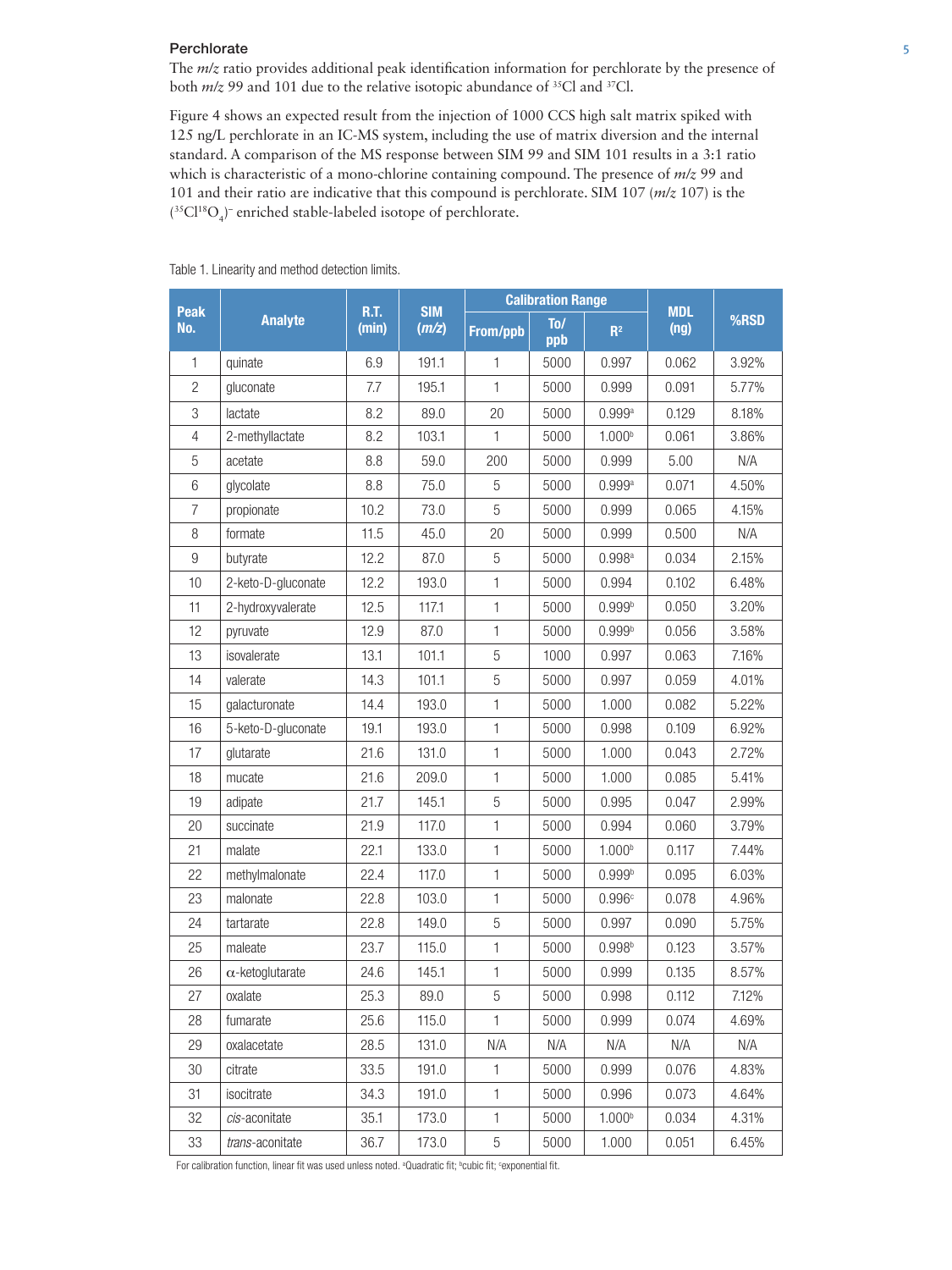

Figure 4. Utilization of *m/z* to identify perchlorate.

#### Differentiation Between Coeluting Compounds

Through the use of SIM, MS detection can help differentiate between coeluting compounds, including high-ionic-strength matrix ions. SIM mode provides the most sensitive and selective detection.

#### Glyphosate

The conductivity chromatograph (Figure 5) shows AMPA and glyphosate completely obscured by baseline noise or perhaps the leading and tailing edges of the matrix. The shaded areas of this chromatogram indicate where the matrix was diverted to waste. Multiple SIM chromatograms are overlaid showing strong specific signals enabling the detection of these analytes at *m/z* 110 (AMPA with 5.05% RSD) and *m/z* 168 (glyphosate with 3.0% RSD) in this complex matrix.

#### Low-Molecular-Weight Organic Acids

In the analysis of the 32 LMMOAs, baseline resolution was not achieved and coelution was present with several compounds using conductivity detection. The conductivity and SIM chromatograms (Figure 6) show determination of 32 LMMOAs in matrix (biomass). The SIM chromatograms easily differentiate the LMMOAs, but there are certain areas where chromatographic separation is essential, especially for analytes with identical or close molecular masses such as butyrate and pyruvate (*m/z* = 87.05 and 87.02, respectively), and maleate and fumarate (*m/z* = 115.01).



Figure 5. Comparison of AMPA and glyphosate detection in high matrix using conductivity (top trace) and MS SIM detection.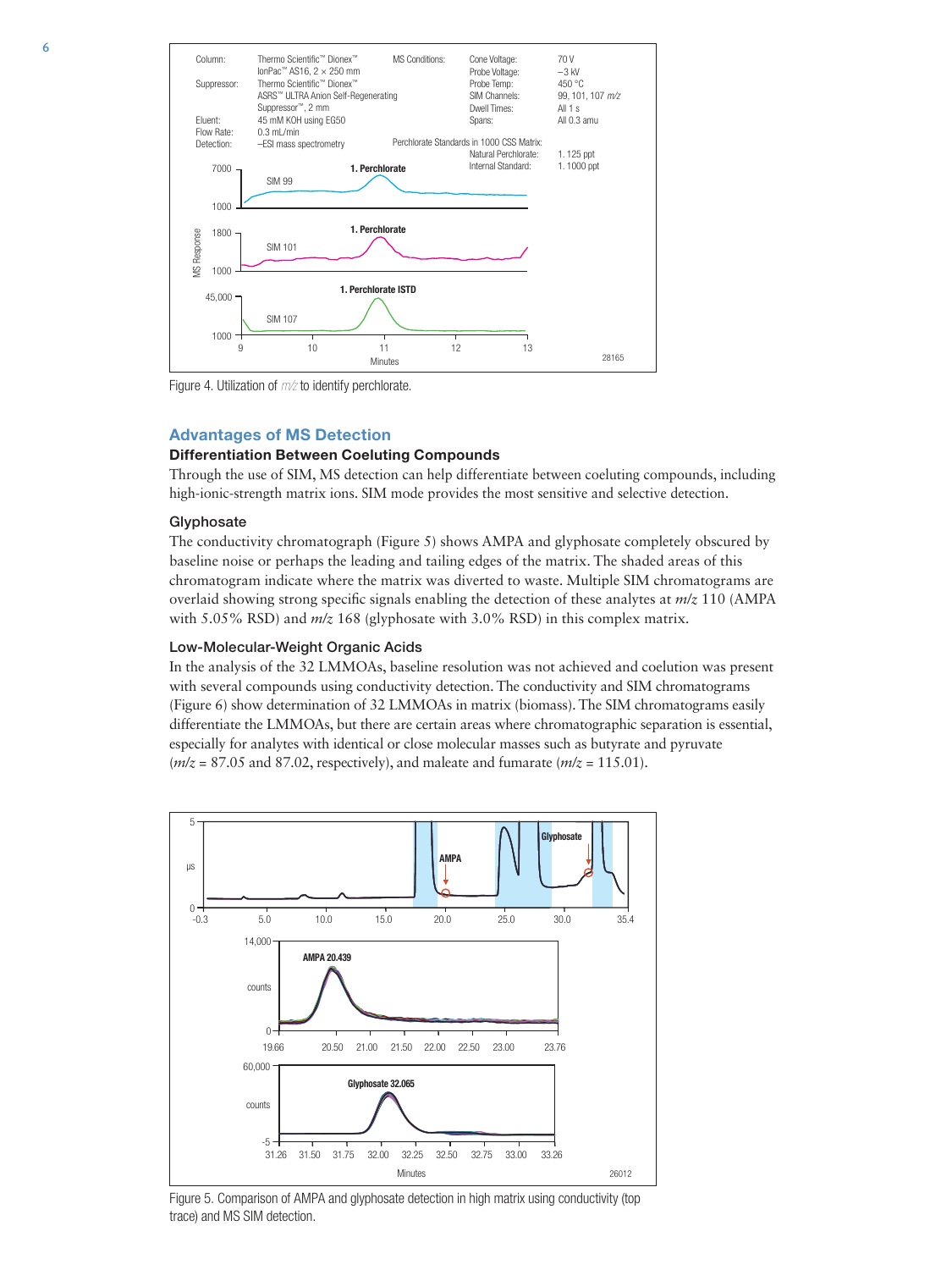Table 2. Low-mass analytes and detection limits.

# Low-Mass Detection

For most mass spectrometers, low-mass detection  $\left(\sim100 \frac{m}{z}\right)$  is considered to be in the mass range of HPLC solvents and is of little interest. MS detectors capable of efficient low-mass detection are ideally suited for many environmental compounds analyzed by IC due to the low molecular weight of these analytes.

All methods presented here required MS detection of low-mass analytes at low detection levels (Table 2).

|                    | <b>Perchlorate</b>        | Glyphosate                                     | <b>Low-Molecular-Weight</b><br><b>Organic Acids</b> |
|--------------------|---------------------------|------------------------------------------------|-----------------------------------------------------|
| Masses<br>analyzed | $m/z$ 99 and<br>$m/z$ 101 | $m/z$ 110 (AMPA) and<br>$m/z$ 168 (glyphosate) | Range $m/z$ 45 to $m/z$ 209                         |
| Detection<br>level | $<$ 0.5 ppb               | $<$ 1 ppb                                      | $<$ 10 ppb                                          |



#### **Conclusion**

Three methods have been presented, demonstrating specific and selective MS detection for environmental analysis by IC. The advantages of MS detection—and in particular the use of an MS detector with unique low-mass detection—was shown in the identification by mass and low-level quantitation using SIM in conjunction with internal standards.

Figure 6. Comparison of 32 LMMOAs using conductivity (bottom trace) and MS SIM detection.